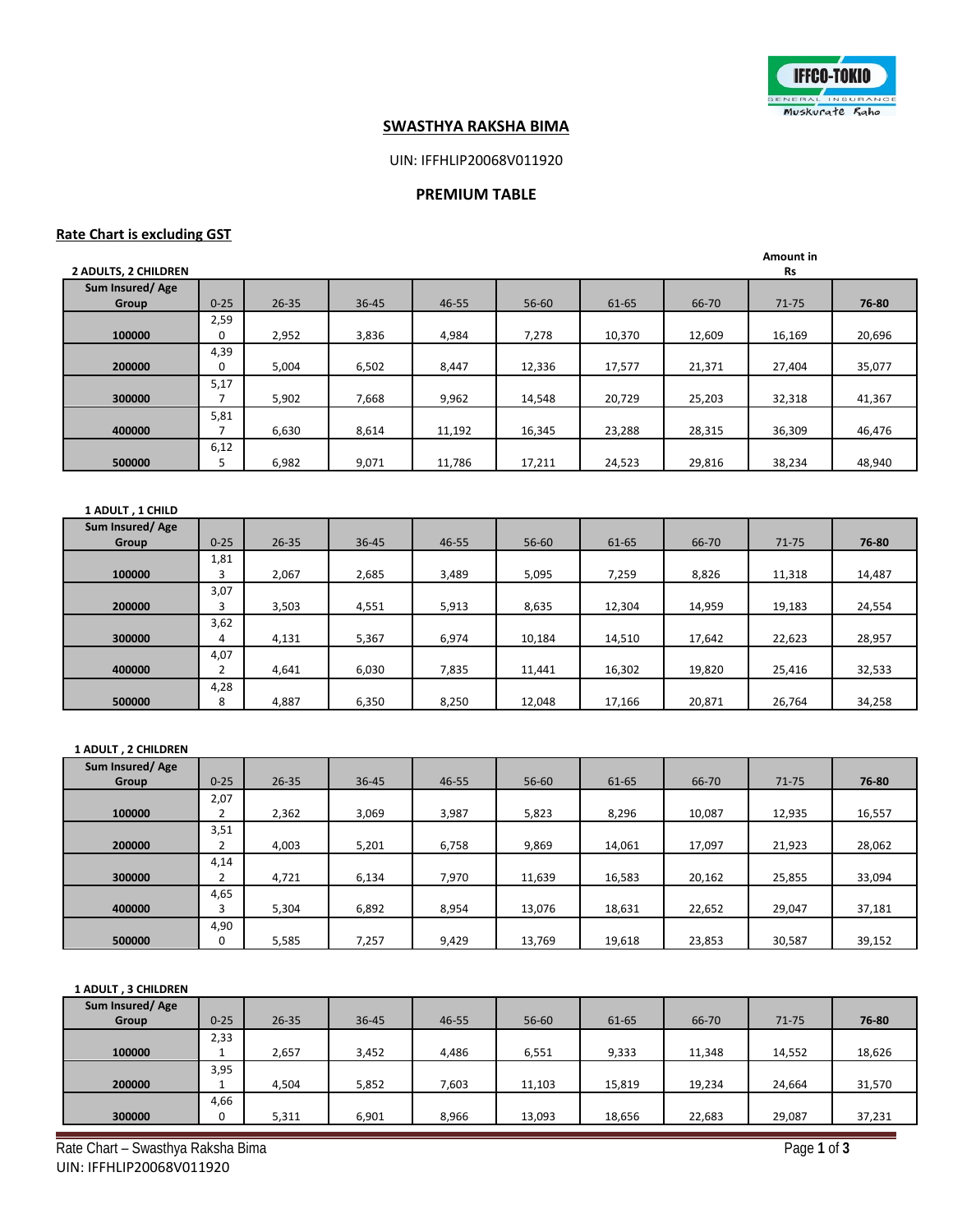

|        |      |       |       |        |        |        |        |        | $m\nu$ <sub>2</sub> $N\nu$ $n\nu$ <sub>1</sub> $\epsilon$ $n\alpha$ |
|--------|------|-------|-------|--------|--------|--------|--------|--------|---------------------------------------------------------------------|
|        | 5,23 |       |       |        |        |        |        |        |                                                                     |
| 400000 |      | 5,967 | 7,753 | 10,073 | 14,710 | 20,960 | 25,483 | 32,678 | 41,828                                                              |
|        | 5,51 |       |       |        |        |        |        |        |                                                                     |
| 500000 |      | 5,284 | 8,164 | 10,607 | 15,490 | 22.071 | 26,834 | 34,411 | 44,046                                                              |

| <b>2 ADULTS</b>   |                |           |       |       |        |        |        |           |        |
|-------------------|----------------|-----------|-------|-------|--------|--------|--------|-----------|--------|
| Sum Insured/Age   |                |           |       |       |        |        |        |           |        |
| Group             | $0 - 25$       | $26 - 35$ | 36-45 | 46-55 | 56-60  | 61-65  | 66-70  | $71 - 75$ | 76-80  |
|                   | 2,07           |           |       |       |        |        |        |           |        |
| 100000            | $\overline{2}$ | 2,362     | 3,069 | 3,987 | 5,823  | 8,296  | 10,087 | 12,935    | 16,557 |
|                   | 3,51           |           |       |       |        |        |        |           |        |
| 200000            | $\overline{2}$ | 4,003     | 5,201 | 6,758 | 9,869  | 14,061 | 17,097 | 21,923    | 28,062 |
|                   | 4,14           |           |       |       |        |        |        |           |        |
| 300000            | $\overline{2}$ | 4,721     | 6,134 | 7,970 | 11,639 | 16,583 | 20,162 | 25,855    | 33,094 |
|                   | 4,65           |           |       |       |        |        |        |           |        |
| 400000            | 3              | 5,304     | 6,892 | 8,954 | 13,076 | 18,631 | 22,652 | 29,047    | 37,181 |
|                   | 4,90           |           |       |       |        |        |        |           |        |
| 500000            | 0              | 5,585     | 7,257 | 9,429 | 13,769 | 19,618 | 23,853 | 30,587    | 39,152 |
|                   |                |           |       |       |        |        |        |           |        |
|                   |                |           |       |       |        |        |        |           |        |
| 2 ADULTS, 1 CHILD |                |           |       |       |        |        |        |           |        |
| Sum Insured/Age   |                |           |       |       |        |        |        |           |        |
| Group             | $0 - 25$       | $26 - 35$ | 36-45 | 46-55 | 56-60  | 61-65  | 66-70  | $71 - 75$ | 76-80  |
|                   | 2,33           |           |       |       |        |        |        |           |        |
| 100000            | 1              | 2,657     | 3,452 | 4,486 | 6,551  | 9,333  | 11,348 | 14,552    | 18,626 |
|                   | 3,95           |           |       |       |        |        |        |           |        |
| 200000            | $\mathbf{1}$   | 4,504     | 5,852 | 7,603 | 11,103 | 15,819 | 19,234 | 24,664    | 31,570 |
|                   | 4,66           |           |       |       |        |        |        |           |        |

| Sum Insured/Age |          |           |           |        |        |        |        |           |        |
|-----------------|----------|-----------|-----------|--------|--------|--------|--------|-----------|--------|
| Group           | $0 - 25$ | $26 - 35$ | $36 - 45$ | 46-55  | 56-60  | 61-65  | 66-70  | $71 - 75$ | 76-80  |
|                 | 2,33     |           |           |        |        |        |        |           |        |
| 100000          |          | 2,657     | 3,452     | 4,486  | 6,551  | 9,333  | 11,348 | 14,552    | 18,626 |
|                 | 3,95     |           |           |        |        |        |        |           |        |
| 200000          |          | 4,504     | 5,852     | 7,603  | 11,103 | 15,819 | 19,234 | 24,664    | 31,570 |
|                 | 4,66     |           |           |        |        |        |        |           |        |
| 300000          | 0        | 5,311     | 6,901     | 8,966  | 13,093 | 18,656 | 22,683 | 29,087    | 37,231 |
|                 | 5,23     |           |           |        |        |        |        |           |        |
| 400000          |          | 5,967     | 7,753     | 10,073 | 14,710 | 20,960 | 25,483 | 32,678    | 41,828 |
|                 | 5,51     |           |           |        |        |        |        |           |        |
| 500000          |          | 6,284     | 8,164     | 10,607 | 15,490 | 22,071 | 26,834 | 34,411    | 44,046 |

# **2 ADULTS , 3**

| CHILDREN |  |
|----------|--|
|          |  |

| Sum Insured/Age |          |           |           |        |           |        |        |           |        |
|-----------------|----------|-----------|-----------|--------|-----------|--------|--------|-----------|--------|
| Group           | $0 - 25$ | $26 - 35$ | $36 - 45$ | 46-55  | $56 - 60$ | 61-65  | 66-70  | $71 - 75$ | 76-80  |
|                 | 2,84     |           |           |        |           |        |        |           |        |
| 100000          | 9        | 3.248     | 4,220     | 5,482  | 8.006     | 11,407 | 13,870 | 17,785    | 22,765 |
|                 | 4,82     |           |           |        |           |        |        |           |        |
| 200000          | 9        | 5,505     | 7,152     | 9,292  | 13,570    | 19,334 | 23,508 | 30,145    | 38,585 |
|                 | 5,69     |           |           |        |           |        |        |           |        |
| 300000          |          | 6,492     | 8,434     | 10,959 | 16,003    | 22,802 | 27,723 | 35,550    | 45,504 |
|                 | 6,39     |           |           |        |           |        |        |           |        |
| 400000          | 8        | 7,293     | 9,476     | 12,312 | 17,979    | 25,617 | 31,146 | 39,940    | 51,123 |
|                 | 6,73     |           |           |        |           |        |        |           |        |
| 500000          | 8        | 7,680     | 9,978     | 12,964 | 18,932    | 26,975 | 32,798 | 42,058    | 53,834 |

# **Discounts**

## **1) Discount for employees covered under the Group Mediclaim Policy**

 All the employees covered under the Group Mediclaim Policy insured with IFFCO TOKIO will be eligible for discount as per below mentioned slabs –

| Sum Insured opted under<br>Swasthya Raksha Bima | <b>Discount</b>   |  |  |  |  |
|-------------------------------------------------|-------------------|--|--|--|--|
| Rs.4 (Four) lakh and above                      | 10% (ten percent) |  |  |  |  |
|                                                 |                   |  |  |  |  |